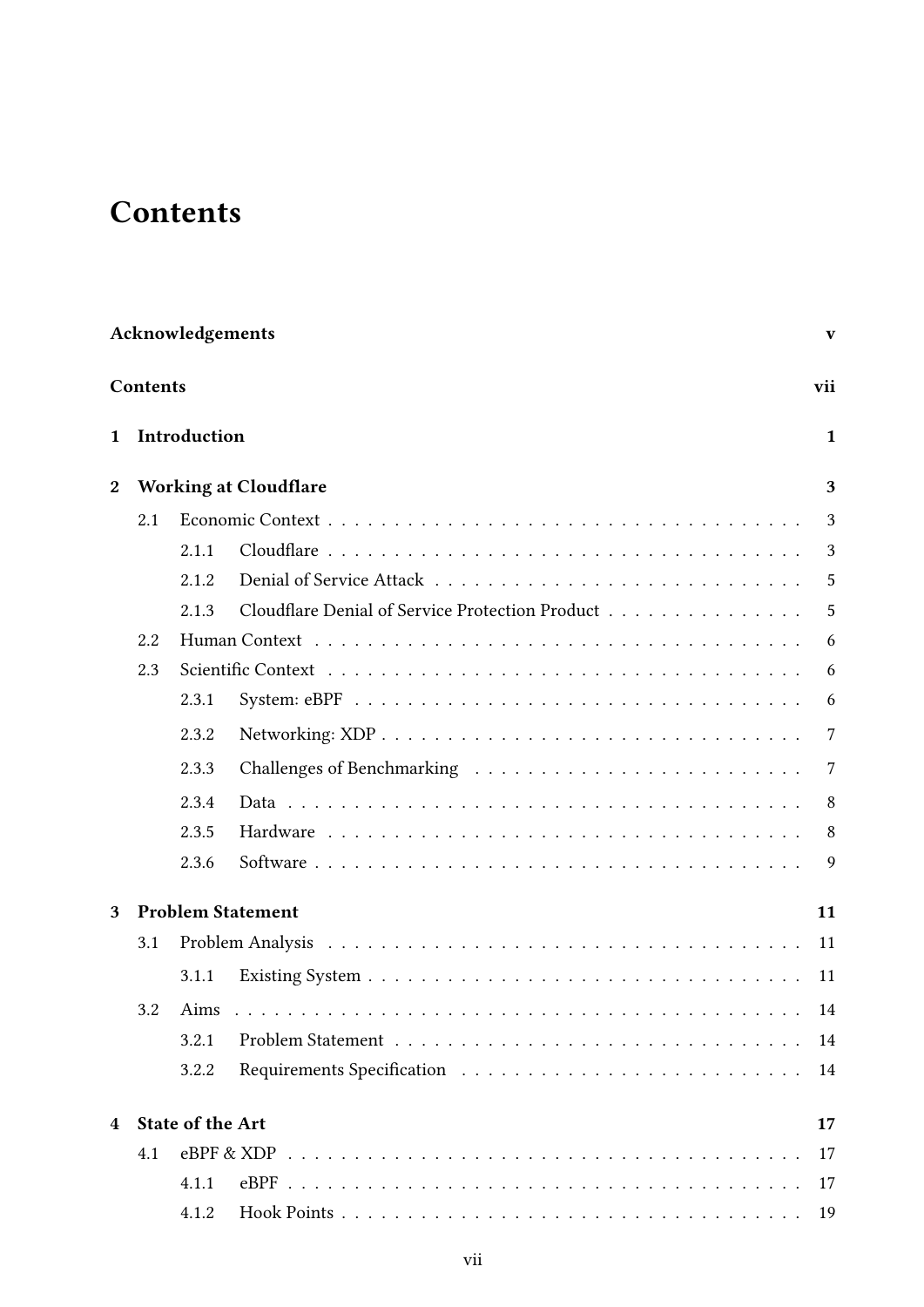|   |     | 4.1.3                                                                |                                                 | 22 |  |  |  |  |  |  |  |  |  |
|---|-----|----------------------------------------------------------------------|-------------------------------------------------|----|--|--|--|--|--|--|--|--|--|
|   | 4.2 |                                                                      |                                                 | 23 |  |  |  |  |  |  |  |  |  |
|   |     | 4.2.1                                                                |                                                 | 23 |  |  |  |  |  |  |  |  |  |
|   |     | 4.2.2                                                                |                                                 | 24 |  |  |  |  |  |  |  |  |  |
|   | 4.3 |                                                                      |                                                 | 24 |  |  |  |  |  |  |  |  |  |
|   |     | 4.3.1                                                                |                                                 | 24 |  |  |  |  |  |  |  |  |  |
|   |     | 4.3.2                                                                |                                                 | 24 |  |  |  |  |  |  |  |  |  |
|   |     | 4.3.3                                                                |                                                 | 26 |  |  |  |  |  |  |  |  |  |
|   |     |                                                                      |                                                 |    |  |  |  |  |  |  |  |  |  |
| 5 |     |                                                                      | <b>Preparatory Work and Benchmarks Creation</b> | 29 |  |  |  |  |  |  |  |  |  |
|   | 5.1 |                                                                      |                                                 | 29 |  |  |  |  |  |  |  |  |  |
|   | 5.2 |                                                                      |                                                 | 30 |  |  |  |  |  |  |  |  |  |
|   |     | 5.2.1                                                                |                                                 | 30 |  |  |  |  |  |  |  |  |  |
|   |     | 5.2.2                                                                |                                                 | 30 |  |  |  |  |  |  |  |  |  |
|   |     | 5.2.3                                                                |                                                 | 31 |  |  |  |  |  |  |  |  |  |
|   |     | 5.2.4                                                                |                                                 | 32 |  |  |  |  |  |  |  |  |  |
|   | 5.3 |                                                                      |                                                 | 33 |  |  |  |  |  |  |  |  |  |
|   |     | 5.3.1                                                                |                                                 | 33 |  |  |  |  |  |  |  |  |  |
|   |     | 5.3.2                                                                |                                                 | 34 |  |  |  |  |  |  |  |  |  |
|   | 5.4 |                                                                      |                                                 | 36 |  |  |  |  |  |  |  |  |  |
|   |     | 5.4.1                                                                |                                                 | 36 |  |  |  |  |  |  |  |  |  |
|   |     |                                                                      |                                                 | 37 |  |  |  |  |  |  |  |  |  |
|   |     | 5.4.3                                                                |                                                 | 37 |  |  |  |  |  |  |  |  |  |
|   |     |                                                                      |                                                 |    |  |  |  |  |  |  |  |  |  |
| 6 |     | <b>Improvements and Alternative Implementations Considered</b><br>39 |                                                 |    |  |  |  |  |  |  |  |  |  |
|   | 6.1 |                                                                      |                                                 | 39 |  |  |  |  |  |  |  |  |  |
|   |     | 6.1.1                                                                |                                                 | 39 |  |  |  |  |  |  |  |  |  |
|   |     | 6.1.2                                                                |                                                 | 39 |  |  |  |  |  |  |  |  |  |
|   |     | 6.1.3                                                                |                                                 | 40 |  |  |  |  |  |  |  |  |  |
|   |     | 6.1.4                                                                |                                                 | 41 |  |  |  |  |  |  |  |  |  |
|   | 6.2 |                                                                      |                                                 | 43 |  |  |  |  |  |  |  |  |  |
|   |     | 6.2.1                                                                |                                                 | 44 |  |  |  |  |  |  |  |  |  |
|   |     | 6.2.2                                                                |                                                 | 45 |  |  |  |  |  |  |  |  |  |
|   |     | 6.2.3                                                                |                                                 | 45 |  |  |  |  |  |  |  |  |  |
|   |     | 6.2.4                                                                | Benchmark 2                                     | 46 |  |  |  |  |  |  |  |  |  |
|   | 6.3 |                                                                      |                                                 | 47 |  |  |  |  |  |  |  |  |  |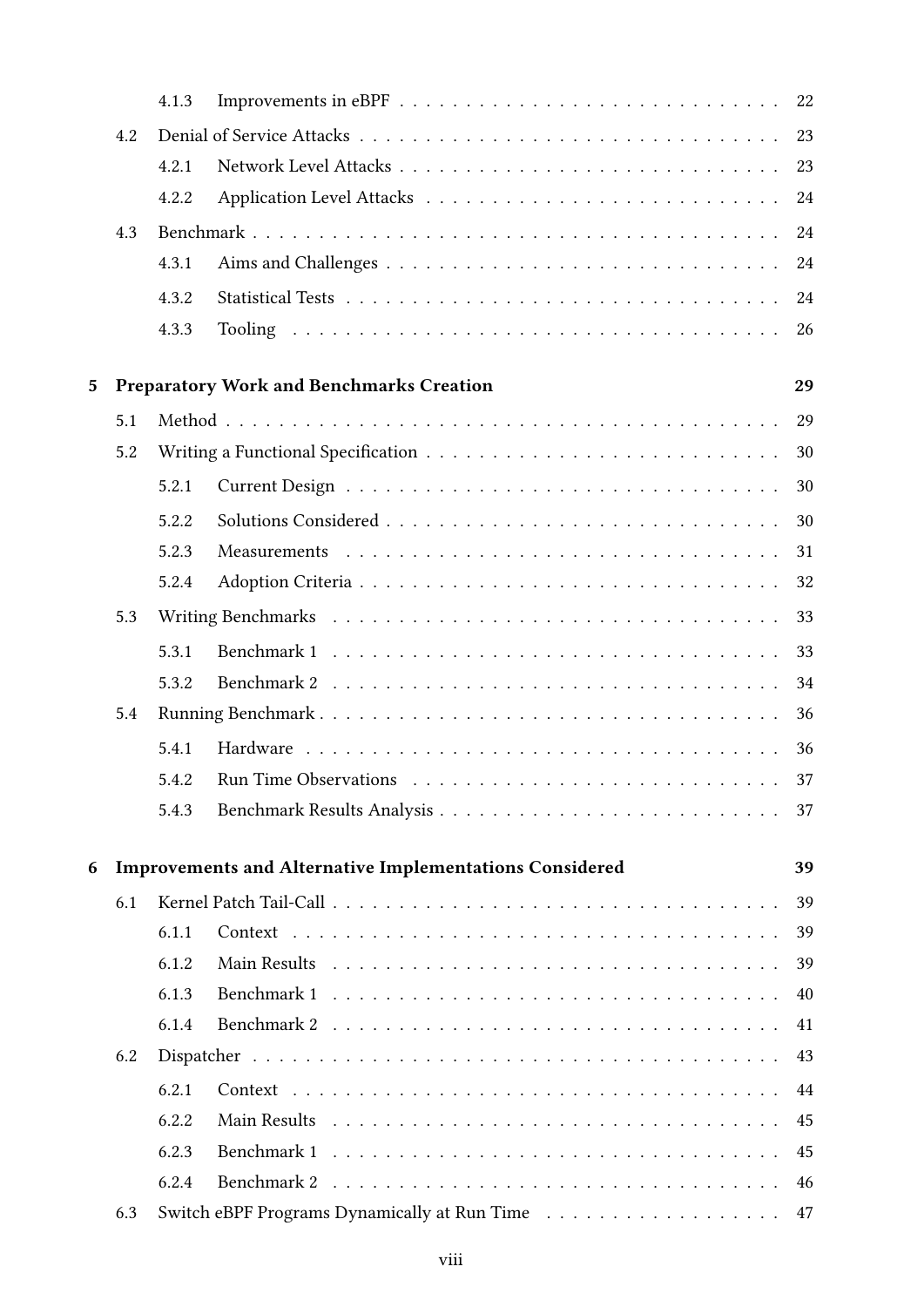|   | 6.4               |                                           | 48 |
|---|-------------------|-------------------------------------------|----|
|   | 6.5               |                                           | 48 |
|   |                   | 6.5.1                                     | 49 |
| 7 |                   | <b>Impact and Future of the Project</b>   | 50 |
|   | 7.1               |                                           | 50 |
|   |                   | 7.1.1                                     | 50 |
|   |                   | 7.1.2                                     | 50 |
|   | 7.2               |                                           | 51 |
| 8 |                   | <b>Project Management</b>                 | 53 |
|   | 8.1               |                                           | 53 |
|   | 8.2               |                                           | 53 |
| 9 |                   | Conclusion                                | 55 |
|   |                   | <b>Bibliography</b>                       | 57 |
|   |                   | <b>List of Figures</b>                    | 65 |
|   |                   | <b>List of Tables</b>                     | 67 |
|   | Listings          |                                           | 69 |
|   | Glossary          |                                           | 71 |
|   | Acronyms          |                                           | 72 |
|   | <b>Appendices</b> |                                           | 73 |
|   |                   | A Organizational Chart                    | 74 |
| B |                   | <b>XDP Driver Support</b>                 | 75 |
|   |                   | <b>C</b> Functional Specification Ideas   | 77 |
| D |                   | Kernel Patch Tail Call: Benchmark Results | 78 |
|   | D.1               |                                           | 78 |
|   | D.2               |                                           | 81 |
|   |                   | D.2.1                                     | 81 |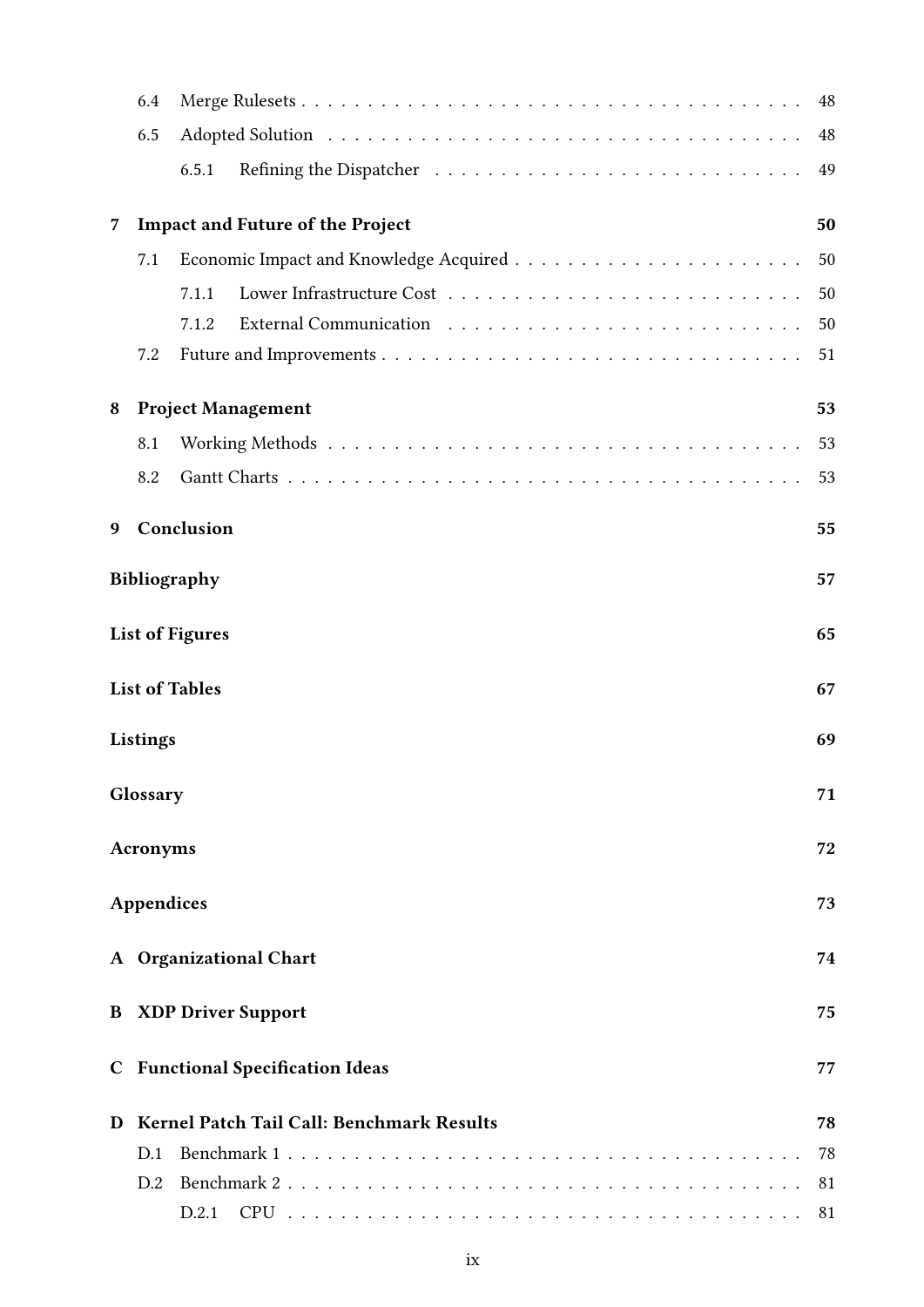|        |     |       | E Dispatcher: Benchmark Results |  |  |  |  |  |    |  |  |  |  | 87 |
|--------|-----|-------|---------------------------------|--|--|--|--|--|----|--|--|--|--|----|
|        | E.1 |       |                                 |  |  |  |  |  |    |  |  |  |  |    |
|        | E.2 |       |                                 |  |  |  |  |  |    |  |  |  |  |    |
|        |     | E.2.1 |                                 |  |  |  |  |  |    |  |  |  |  |    |
|        |     | E.2.2 |                                 |  |  |  |  |  |    |  |  |  |  |    |
| Résumé |     |       |                                 |  |  |  |  |  | 89 |  |  |  |  |    |

## Abstract 89